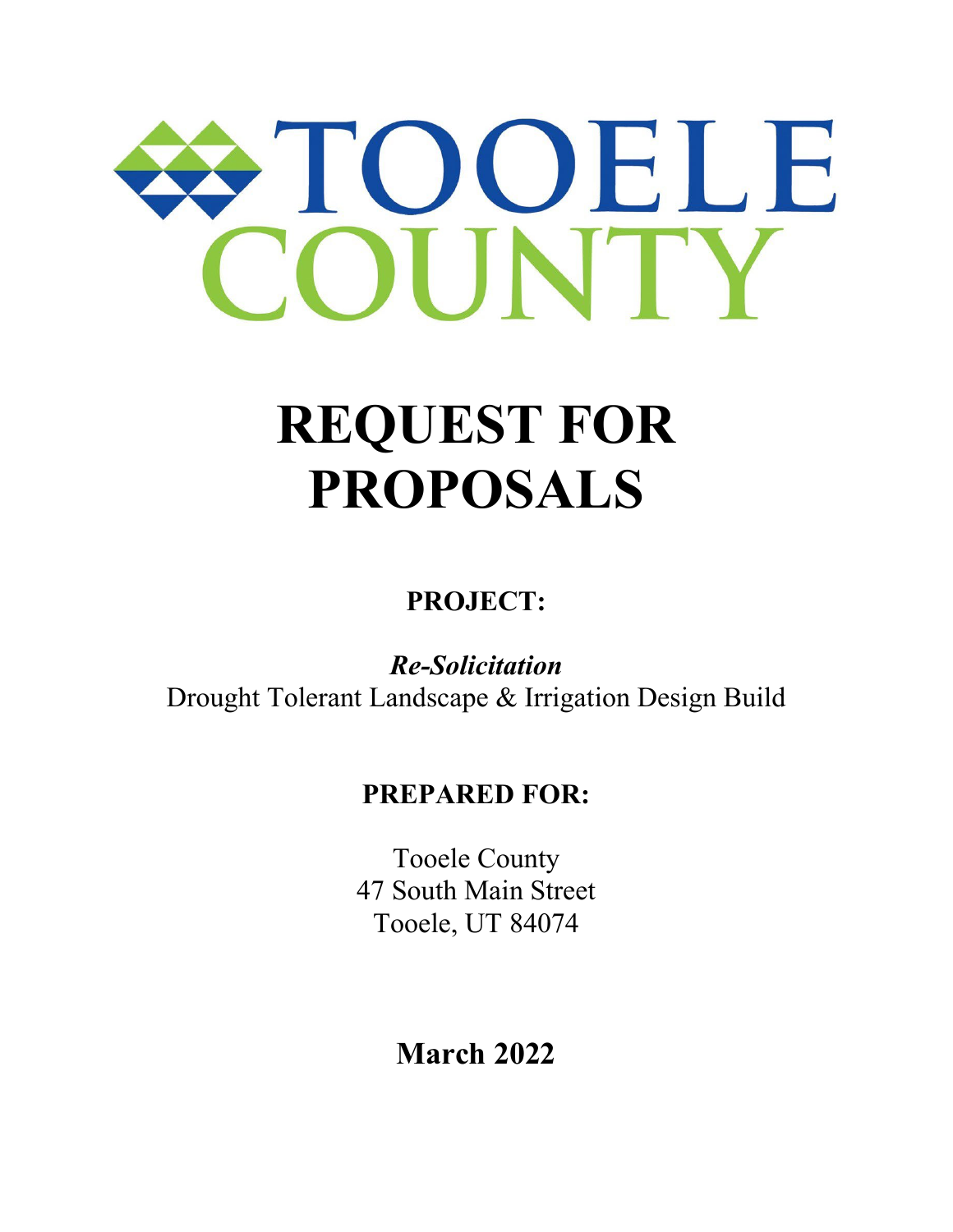#### **INTRODUCTION:**

Tooele County ("County") is soliciting proposals from qualified parties to create a low maintenance, drought tolerant, landscape and irrigation design-build featuring drought tolerant grasses and plants to be located at the Tooele County Administration Building, 47 South Main Street, Tooele, UT and the Emergency Operations Center (EOC) located directly South of the Administration Building.

Each party responding to this Request for Proposal is responsible to obtain all information, addenda, updates, etc., to meet the submittal dates and requirements.

Proposers are invited to conduct no-host site and facility inspections at their convenience. No appointment is needed.

#### **This contract is anticipated to be limited to this project. Ongoing maintenance of the project will be provided by Tooele County.**

#### **SCOPE OF WORK:**

Design and build a low maintenance landscape, irrigation, and maintenance plan for the Tooele County Administration Building and the Emergency Operations Center (EOC) located directly South of the Administration Building.

A map has been attached to include the desired areas of landscaping renovation. Areas indicated in red, are the Administration building and areas in purple are the EOC. Tooele County would like the bid to include landscaping for both red and purple indicated areas together and the areas should be complimentary to each other.

Landscape design must feature drought tolerant grasses and plants. Each design-build must include a water efficient irrigation system to meet the grasses and plant water requirements. Landscape and irrigation should be innovative and must be created with the intent to minimize annual maintenance associated with landscape.

This contract is anticipated to be limited to this project. Ongoing maintenance of the project will be provided by Tooele County.

#### **I. Mandatory Requirements**

The mandatory minimum requirements must be met, in order for a proposal to be considered responsive. **All of the items described in this section are non-negotiable.** If it is determined that a proposal does not meet these requirements, at any time during the solicitation process, the proposal will be deemed non-responsive and disqualified from further consideration.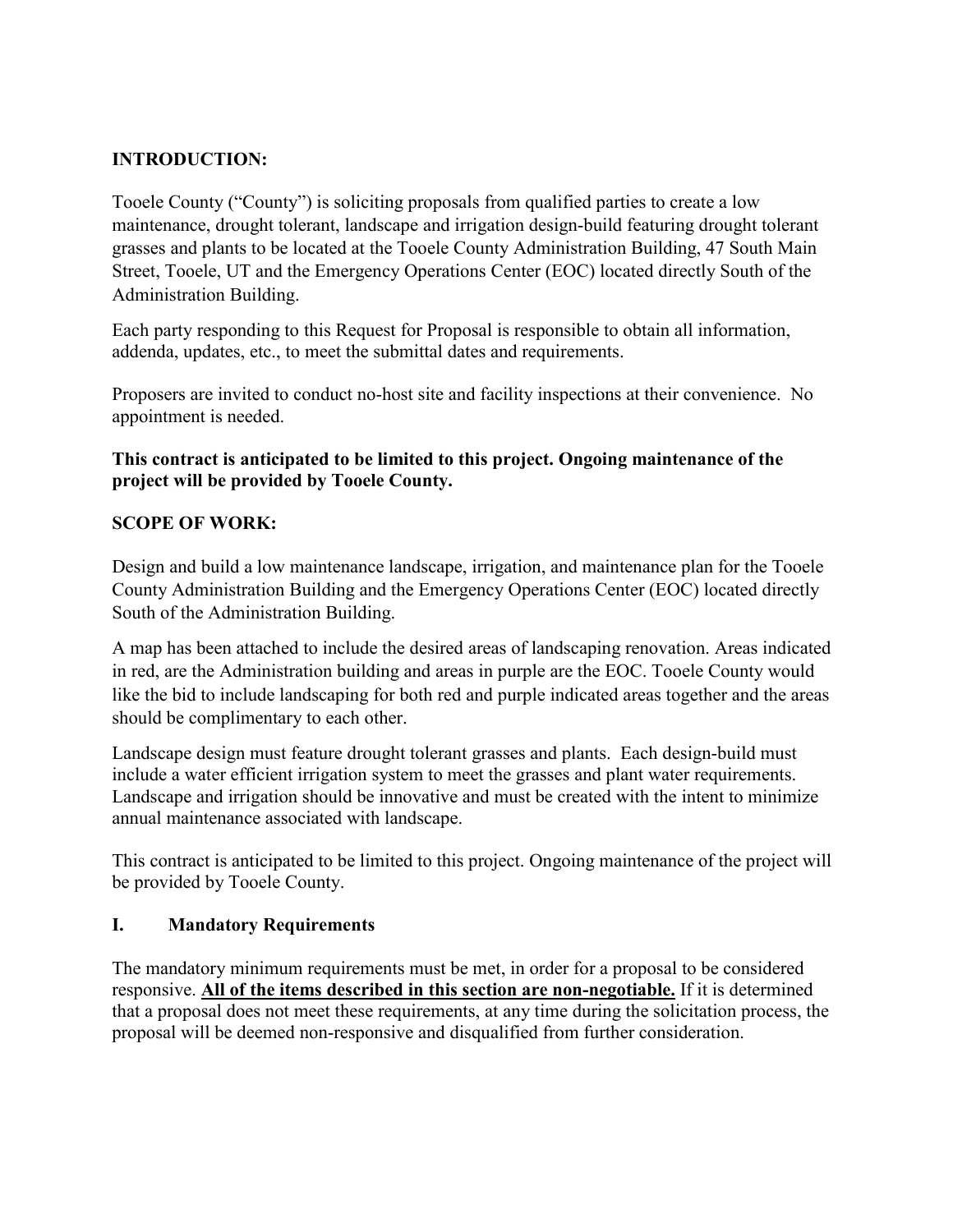Each proposal must include:

- Name, email, company name (and website, if applicable), and phone number of project manager. Pass or Fail is determined by the presentation of the indicated information.
- Statement of qualifications that includes professional credentials, experience, and overall qualifications in providing the Project Scope stated in this Request for Proposal. Pass or Fail is determined by the presentation of a Statement of Qualifications.
- Three (3) examples of projects which demonstrate qualifications for providing the Project Scope stated in this Request for Proposal. Pass or Fail is determined by the presentation of three (3) sample projects.
- A list of any subconsultants or subcontractors proposed to be included in work outlined in the Project Scope **or** indicate that no subconsultants or subcontractors will be included in work outlined in the Project Scope. Pass or Fail is determined by the being able to clearly determine the status of involvement of subconsultants or subcontractors.
- Provide any current irrigation, landscape industry, or other professional licensures or certifications for the staff to be assigned to this work **or** indicate that no licensures or certifications are held by staff assigned to this work. Pass or Fail is determined by the being able to clearly determine licensing and/or certification status.

#### **II. Financial Qualifications**

All proposals must include the entire budget required to complete the project, including, but not limited to, the following factors:

- Cost of materials and list of rock, plants, and grasses to be used on project
- Total amount of staff to be used for project; total cost of staff time
- Cost of obtaining proper permits from Tooele City

#### **III. Qualifications**

The offerors must demonstrate that it possesses experience in Design-Build of a low maintenance, drought tolerant landscape design, irrigation design and landscape maintenance plan. Provide three (3) references who are familiar with your work in this field.

#### **IV. Schedule**

The proposal shall include a detailed schedule. The schedule shall define milestones and provide approximate dates of start and completion of the milestones. The schedule shall anticipate lead time for materials and include a reasonable number of weather-delay days. For the purposes of this proposal, assume a reasonable start date.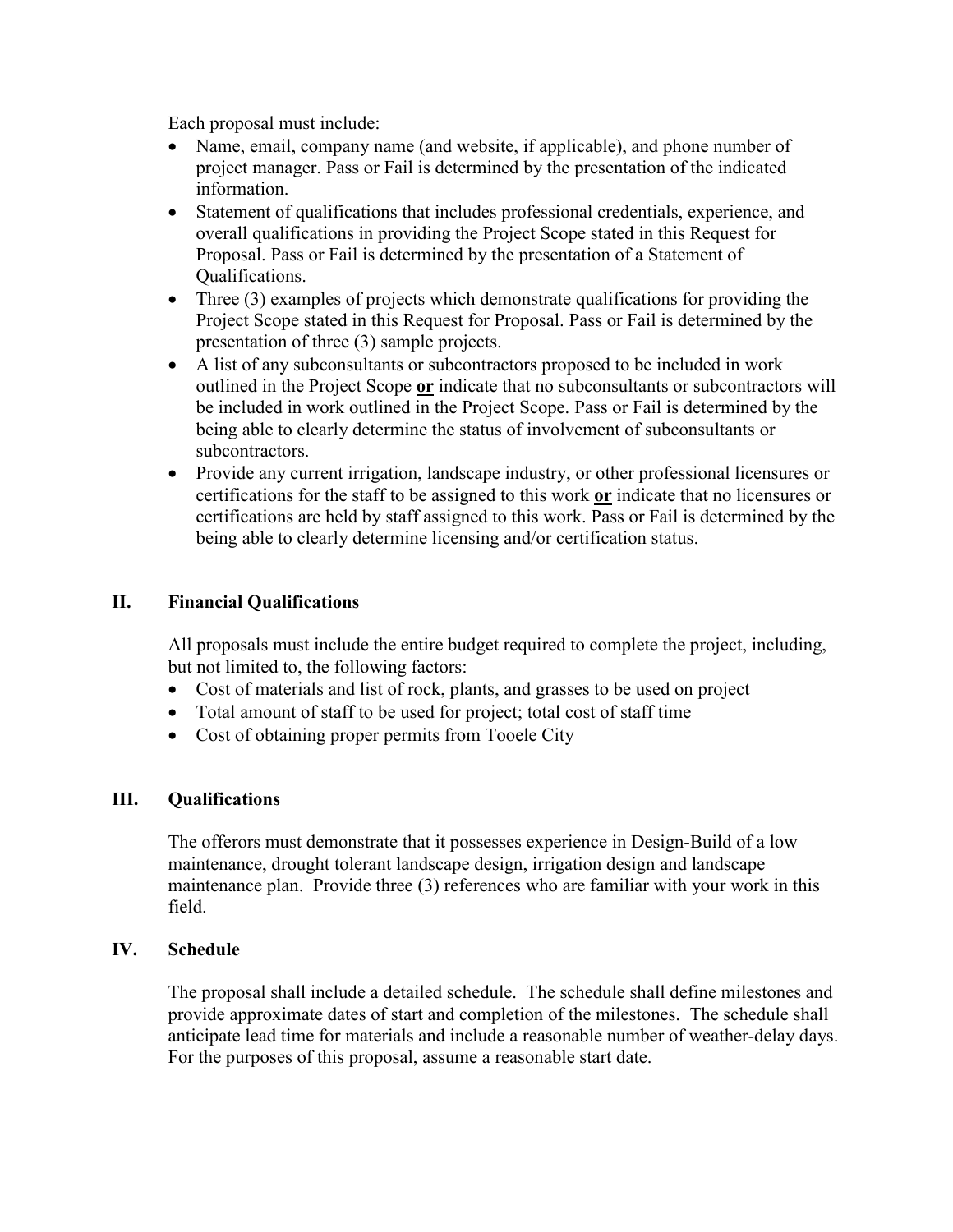#### **V. Timeline for RFP Process (times are MDT)**

| <b>Event / Action</b>                | Date                                           |
|--------------------------------------|------------------------------------------------|
| <b>Advertise RFP</b>                 | Thursday, March 17, 2022                       |
| $No - Host$ Inspections              | March $17 -$ April 5, 2022 (no<br>appointment) |
| <b>Questions Due</b>                 | Monday, April 6, 2022 @ 2:00 PM                |
| County's Response to Questions       | Wednesday, April 8, 2022                       |
| Deadline for Submission of Proposals | Friday, April 15, 2022 @ 4:00 PM               |

#### **PROPOSAL CONTENTS**

Proposals submitted for this project shall address all requested information. Firms are encouraged to keep the proposals brief and to the point, but sufficiently detailed to allow for evaluation. Proposals must include the following:

#### **A. Cover Letter (1 page maximum)**

The cover letter shall describe the proposer's business entity (corporation, LLC, partnership, sole proprietorship, etc.), include a statement of the proposer's general background, include a discussion of the proposer's interest in the project, and acknowledge receipt of any addendums.

#### **B. Project Team**

Identify project personnel and define their respective roles.

#### **C. Substantive Content**

Describe the proposer's abilities to meet or exceed the qualifications set forth in Items I, II, III and IV above.

#### **D. Project Cost**

Pursuant to Utah Code Annotated (UCA) § 63G-6a-707(7), the cost proposal will be evaluated independently from the technical proposal; and as such, **must** be submitted separately from the technical proposal. Offerors must not include costs or pricing data in their responses to the Mandatory Minimum Requirements and the Technical Response.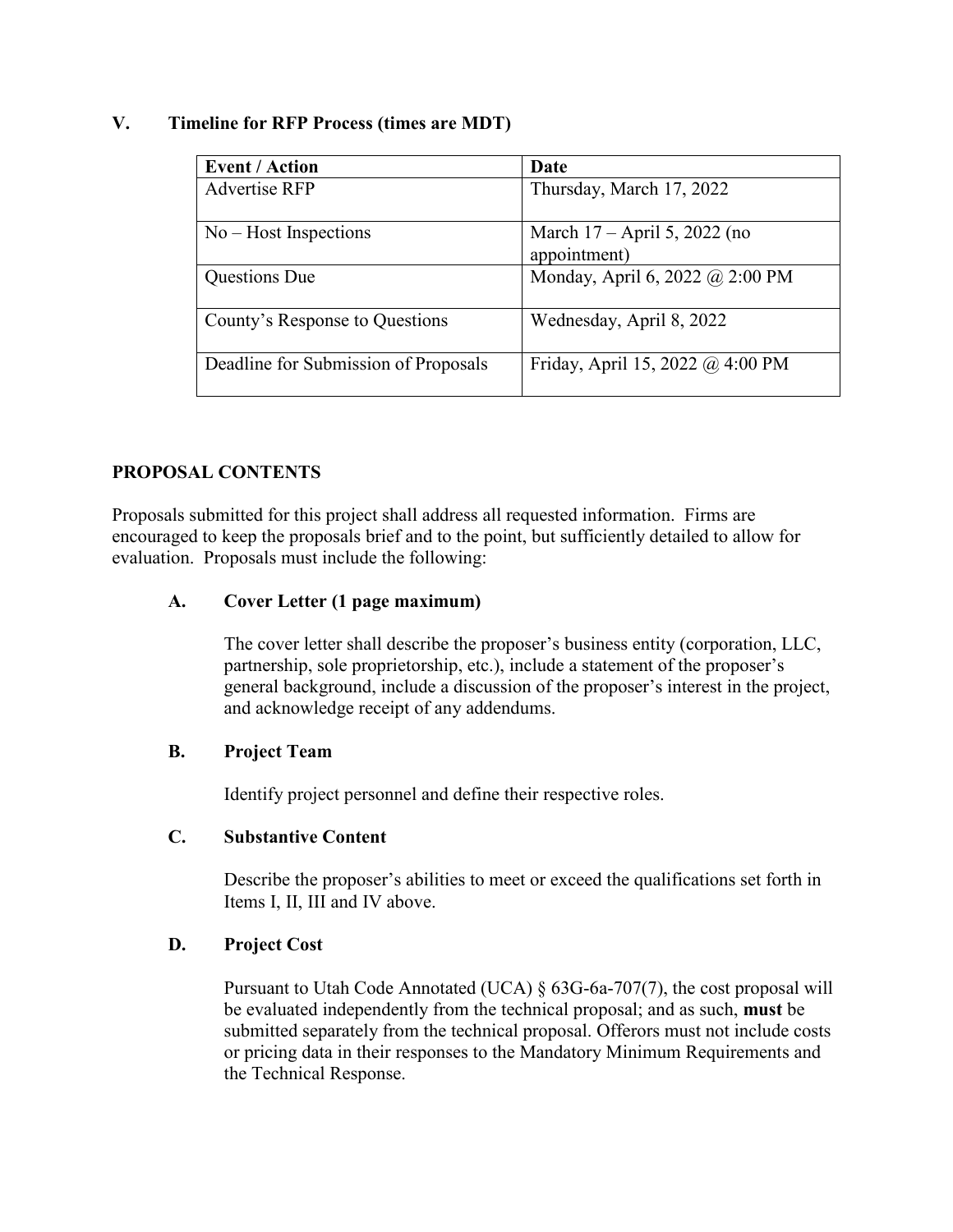Proposer must include on a separate document a complete budget. If an offeror fails to include a complete budget, then its proposal will be considered nonresponsive, and the proposal will be rejected.

#### **E. Signature**

The proposal shall be signed by a representative authorized to bind the team and shall expressly state the proposal is valid until the County Council awards the contract. By signing the cover letter and submitting a proposal, the proposer covenants that the proposer is fully qualified to provide the required services, and that the submitted information is true and accurate and may be relied upon in evaluating the proposal.

#### **F**. **Non-Collusion Affidavit (Attachment A)**

The attached Non-Collusion Affidavit must be completed and returned with proposal.

#### **PROPOSAL SUBMISSION:**

Proposal submissions will be accepted online through the Utah State Purchasing U3P Website, or through physical mailed copy. Mailing instructions are as follows:

Three, individually sealed, copies of the proposal must be received by the due date for submittal: 4:00 p.m. on Friday, April 15, 2022.

Mailed submittals must be addressed and sent to:

**Tooele County Administration Building c/o Alison McCoy 47 South Main Street Tooele, UT 84074**

Proposal shall be submitted in a sealed envelope. The outside of the envelope shall be marked:

#### **Sealed Proposal of (Firm Name) Drought tolerant landscape and irrigation design-build Tooele County Administration Building**

Questions must be submitted via email to Alison McCoy at alison.mccoy $@$ tooeleco.org and are due no later than 2:00 p.m. on Monday, April 6, 2022.

Submissions, modifications or corrections received after the closing time on April 15, 2022 will be considered late and will not be opened.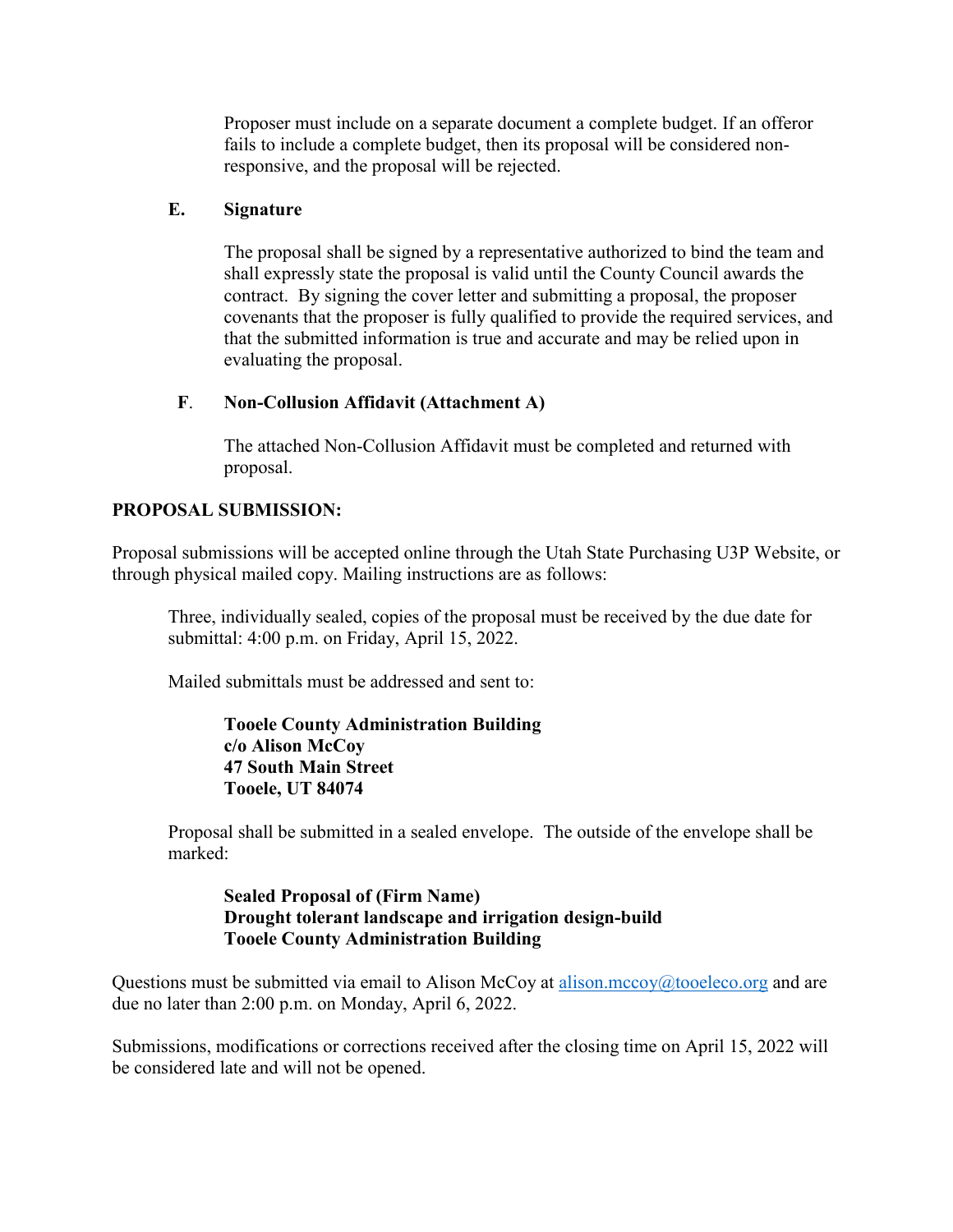If only one submission is received, County will evaluate the proposal response to make sure the offer meets the minimum mandatory requirements and the technical RFP requirements stated in the RFP, and will determine if the cost proposal is fair and reasonable to award. Or, if time permits, resolicit submissions for the purpose of obtaining additional submissions.

Tooele County shall not be obligated to respond to any proposal submitted, nor shall it be legally bound in any manner whatsoever by the receipt of a proposal.

Tooele County reserves the right to extend or cancel all scheduled proposal due dates. Notice of such extensions or cancellations shall be sent via addendum to this RFP.

#### **PROPOSAL REVIEWAL**

Proposals will be reviewed by a selection committee consisting of at least three persons.

Proposals will be scored as follows:

| <b>Technical Criteria:</b>                                                                                                                                                         | <b>Possible Points:</b> |
|------------------------------------------------------------------------------------------------------------------------------------------------------------------------------------|-------------------------|
|                                                                                                                                                                                    |                         |
| Proposer demonstrated ability to meet or exceed the Project Scope                                                                                                                  | 300 Points              |
| Qualifications and expertise of the proposer in the Design-Build of a low<br>maintenance, drought tolerant, landscape design, irrigation design, and<br>landscape maintenance plan | 200 Points              |
| Proposer demonstrated technical capability including specific examples and<br>outcomes of similar projects                                                                         | 100 Points              |
| Proposer provided three (3) references for work that is similar in regards to<br>the size and scope of the project                                                                 | 100 Points              |
| Cost                                                                                                                                                                               | 300 Points              |
| Total:                                                                                                                                                                             | 1000 Points             |

The County may then enter contract negotiations with the proposer who, in the sole discretion of the selection committee, is determined to have submitted the proposal with the highest score and the most responsive and responsible proposal that meets all the RFP's requirements.

#### **PROPOSAL REJECTION:**

Tooele County reserves the right to reject all proposals deemed unqualified, unsatisfactory, or inappropriate, to waive defects or informalities, and to offer a contact with any firm in response to this RFP. This RFP does not constitute any form of offer to contract. Tooele County will not pay any costs incurred by the proposer in preparing or submitting the proposal.

#### **PROPOSAL ACCEPTANCE:**

Award will be made to the highest scoring responsive and responsible offeror, meeting all stated RFP requirements.